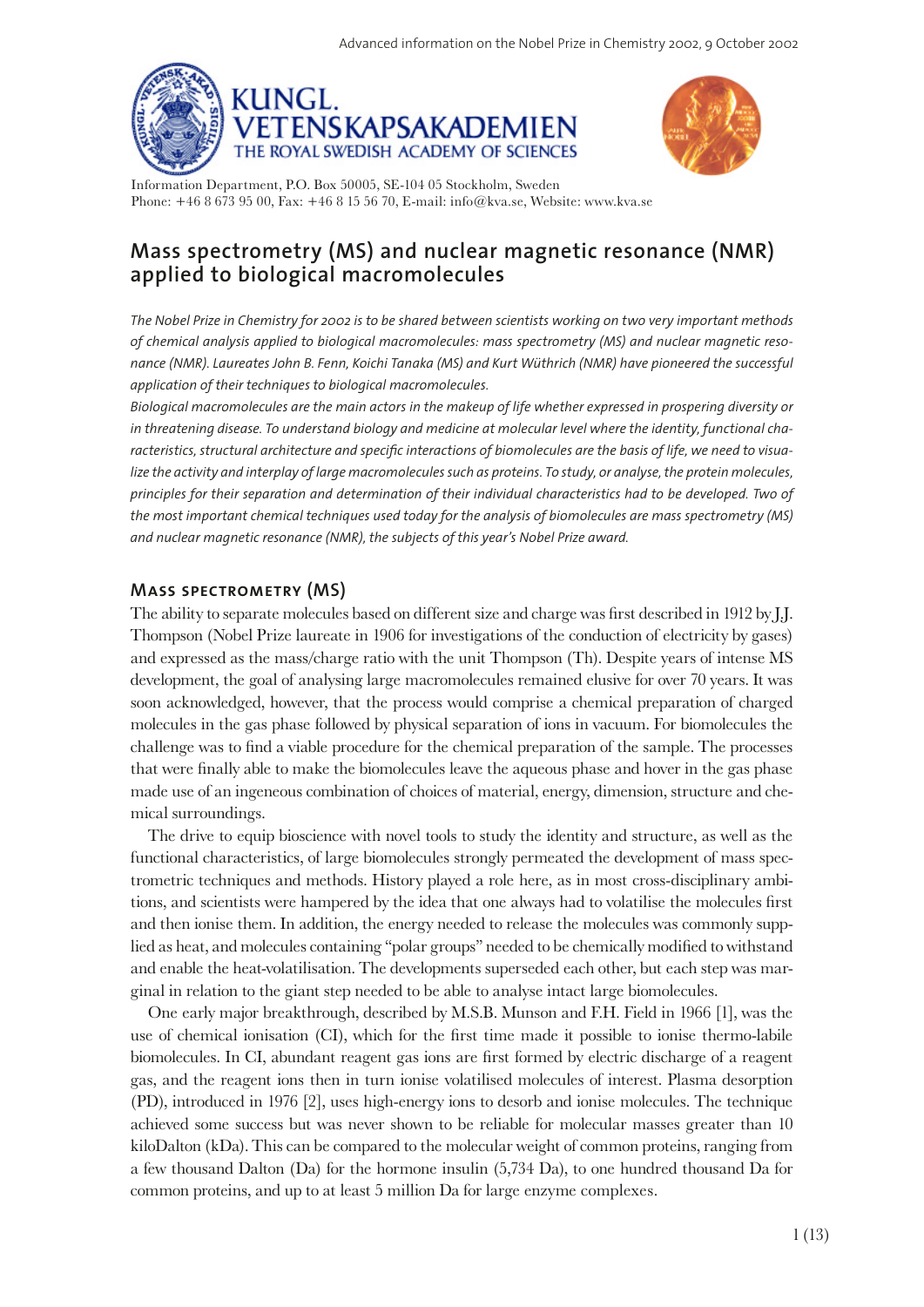It was known that ion bombardment would destroy small biomolecules. A milestone was passed when M. Barber et al. [3] described the successful use of a non-volatile chemical protection environment next to the molecules to enable polar and thermally labile compounds to survive the ionisation process. This work showed that accelerated atoms (and later also ions) of e.g. argon, caesium or xenon could be used for mass determination of small biomolecules (i.e. mol. wt.  $\langle 10 \text{ kDa} \rangle$  combined with on-line fragmentation for structure determination. This technique, termed fast atom bombardment (FAB), and the closely related method liquid matrix secondary ion mass spectrometry (LSIMS) did not solve the problem of reaching higher masses but had a major impact on expectations of future success.

The challenge in the 1980s was how to fnd a way to analyse high-molecular-weight compounds by mass spectrometry and to make mass spectrometry into a powerful detector for liquid separation techniques. The introduction of the electrospray (ES) and soft laser desorption (SLD) methods could meet both needs. The resulting explosion of applications can be examplifed by the demonstration that the ES technique is so mild that viral material can remain viable after an electrospray ionisation (ESI) process [4]. The SLD method allowed easy access to singly charged ionisation of intact biomolecules in complex matrices. Due to signifcantly improved sensitivity and ease of use compared to conventional plasma desorption, a rapid gain in popularity awaited this method.

### **Electrospray ionisation**

Initial experiments by the physicist John Zeleny in 1917 preceded the frst description by Malcolm Dole in 1968 [5] of the electrospray principle, including the charge residue model (CRM) that has survived as a main explanation for the enigmatic ESI process. According to this model, the charged droplets evaporate to a point where the number of repulsive electrostatic charges on the surface becomes so large relative to the droplet size that an explosion ("Rayleigh explosion") occurs. This produces a number of smaller droplets that also have a surface containing electrostatic charges. In his early experiments Dole used an inert gas to facilitate the desolvation in the mass spectrometric analysis of relatively high molecular weight polystyrene.

The well-defned breakthrough of ESI came in 1988 at a symposium in San Francisco, when John Fenn presented an identifcation of polypeptides and proteins of molecular weight 40 kDa [6]. Fenn showed that a molecular-weight accuracy of 0.01% could be obtained by applying a signal-averaging method to the multiple ions formed in the ESI process. The fndings were based on developments that had started in 1984 [7] in Fenn's laboratory at Yale, when electrospray and mass spectrometry were successfully combined for the frst time. Fenn used his knowledge of free-jet expansion to improve Dole's method with a counterfow of gas for desolvation, eliminating re-solvation of formed macromolecular ions. This discovery was closely followed by results from a Russian research group (Aleksandrov et al.) [8].

The electrospray process is governed by a large number of chemical and physical parameters that together determine the quality of the process. Its start and end can be defned by an electrical circuit that drives the spray of liquid-charged droplets (Figure 1). In this process the biomolecule starts out as an entity or complex, usually charged and dissolved in a water-rich environment. At the end of the process the same biomolecule is represented and harvested through the orifce of a mass analyser as a series of 'naked' multicharged ions. In a vacuum, the biomolecular ions then are selectively analysed according to their mass/charge ratio.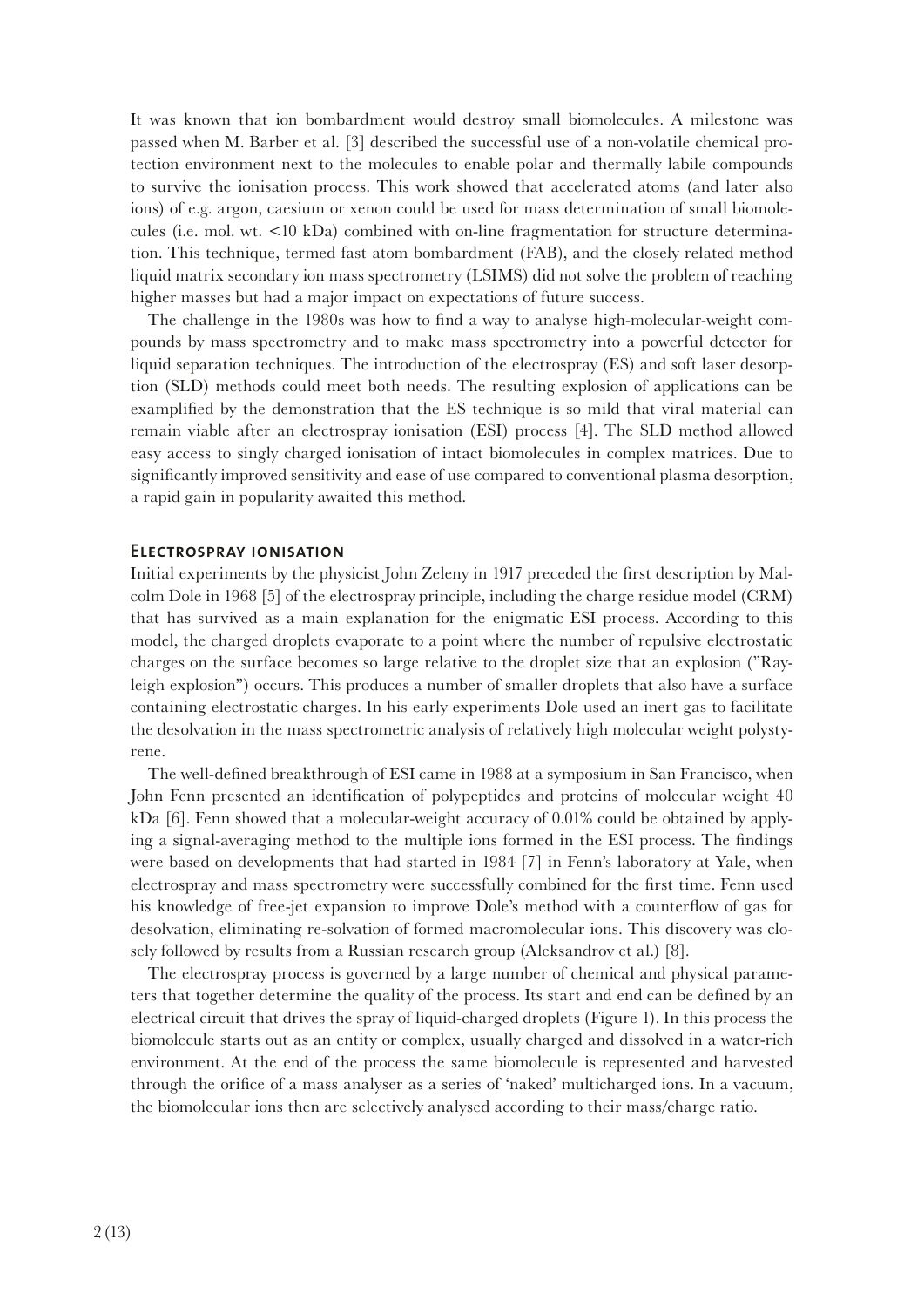

*Figure 1. The electrospray process.*

The initial droplets usually have positive charges. Protonated or deprotonated macromolecules are set free as the water-rich content of the droplets evaporates. In the naked macromolecule ions entering the mass analyser this charge is typically manifested as variable states of protonation at proton-accessible sites. The process results in ions with varying charges in the range +2 up to +40 or even higher. In the analysis one observes a regular series of peaks refecting the mass/charge ratio. This added complexity to the interpretation of the mass spectra and initially confused scientists when the frst results were presented. Fenn realized, however, that this very complexity adds to the information and can be used to an advantage to improve the accuracy of the molecular-weight determination. The secret was revealed in the multiple charge theory described by Fenn in 1987 [9]. The theory showed that different charge states could be interpreted as independent measurements of molecular weight and that an averaging method based on the solution of simultaneous equations could provide accurate molecularweight estimations for large molecules.

In Figure 1, a protein of molecular weight 47,342 Da is analysed with ESI. The process results in over 50 peaks of the corresponding charge pattern. The resulting mass/charge ratio equals 1-2000 Th and can thus be easily analysed in any mass analyser. The charge pattern can simply be deconvoluted and the mass of the uncharged protein determined to dramatically higher accuracy than if the interpretation of data was based on a single ion.

It was early understood that the sensitivity of the process was not increased by high mass fow. From microlitre/minute fows, the sensitivity enhancement has been visualized by lowering the fow to nanolitre/minute fows [10-11]. Sensitivities of attomole levels are commonly achieved in these low-fow applications. A further advantage is that with a proper selection of conditions, ESI can be the least invasive of all ionisation methods. It even allows studies of molecular complexes that only have weak non-covalent interactions, such as protein-protein, enzyme-substrate or protein-ligand complexes.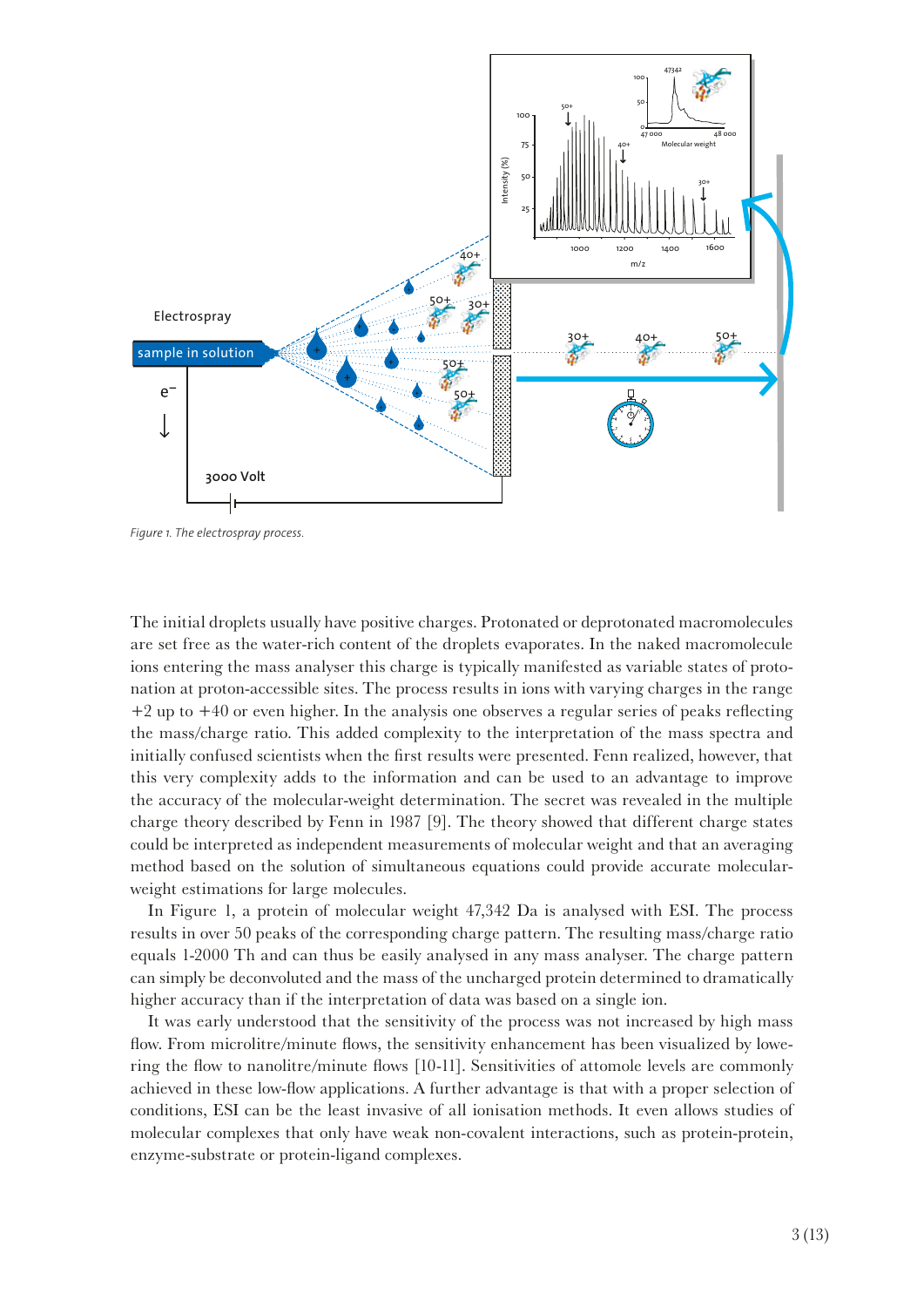### **Soft laser desorption (SLD)**

During the 1980s several groups tried to solve the volatilisation/ionisation problem of mass spectrometry using laser light as an energy source. By focusing a light beam onto a small spot of a liquid or solid sample, one hoped to be able to vaporise a small part of the sample and still avoid chemical degradation. V.S. Letokhov in Moscow demonstrated that the method could work for small but polar molecules, like amino acids. This approach was further developed by M. Karas and F. Hillenkamp in Münster. In 1985, these scientists showed that an absorbing matrix could be used to volatilise small analyte molecules, but were without initial success for large molecules.

A breakthrough for the laser desorption method in its application to large biomolecules was reported at a symposium in Osaka in 1987, when Koichi Tanaka at the Shimadzu Corp. in Kyoto presented results of a mass spectrometric analysis of an intact protein. In two publications and lectures in 1987-1988, Tanaka presented ionisation of proteins such as chymotrypsinogen (25,717 Da), carboxypeptidase-A (34,472 Da) and cytochrome c (12,384 Da) [12-14].



*Figure 2. The soft laser desorption process.*

The missing link to make laser desorption work for large macromolecules was a proper combination of laser energy and wavelength with the absorbance and heat transfer properties of a chemical/physical matrix plus the molecular structure of the analytes in this matrix. Tanaka showed that gaseous macromolecular ions could be formed using a low-energy (nitrogen) laser,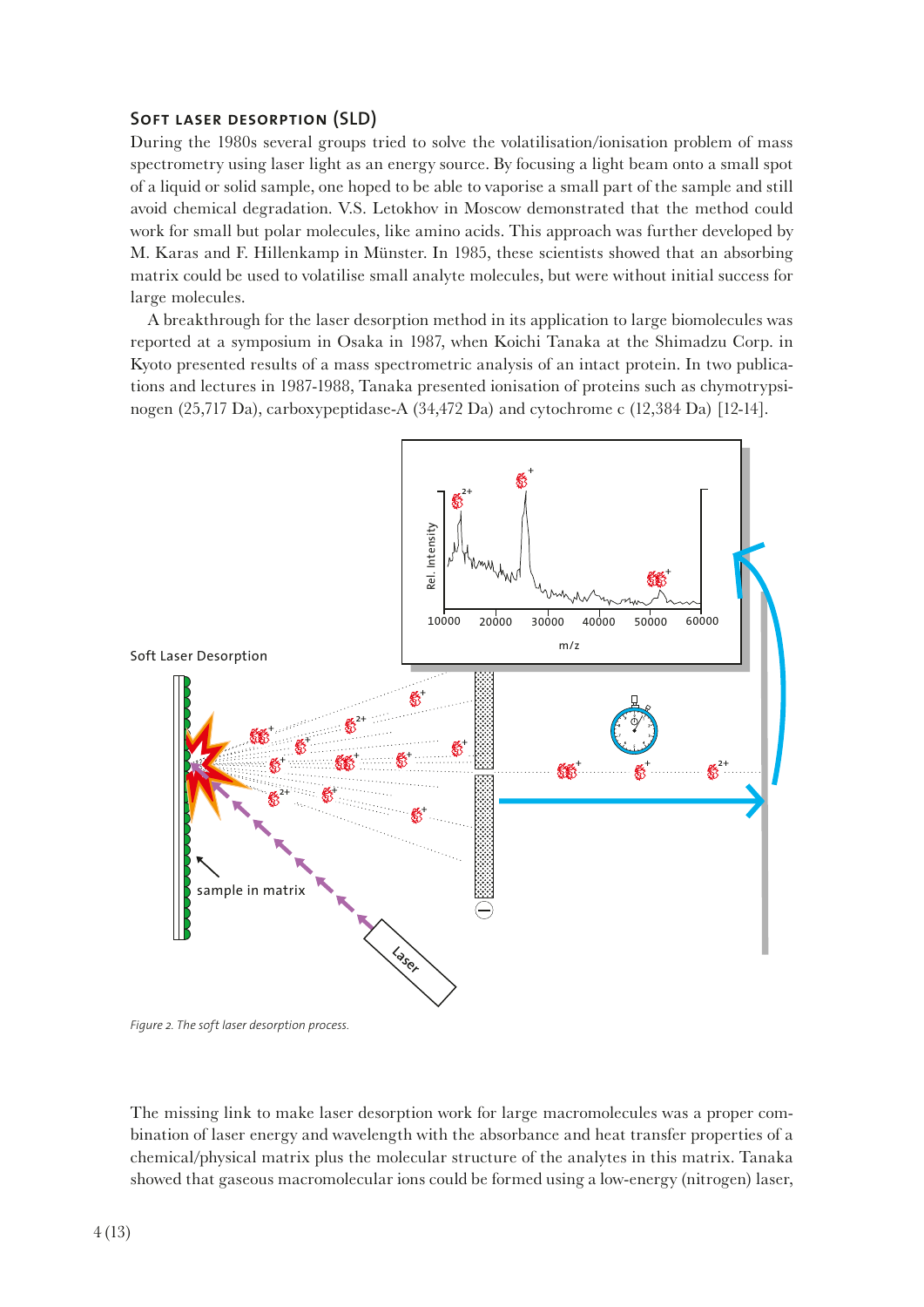a fact that was not expected at the time but quickly thereafter inspired the laser desorption scientists. The principle of SLD is illustrated in Figure 2, showing the signals from singly- and doubly charged molecular ions and a protein cluster-ion with a single charge.

A nitrogen laser beam has a wavelength of 330 nm, which is not absorbed by the aromatic amino acids in proteins and peptides. This is important for avoiding fragmentation. Tanaka's physical/chemical matrix (glycerol containing colloidal particles) has not been further developed, but various types of physical/chemical matrices have been, and are continuously presented. One such matrix is used in the desorption ionisation on silicon (DIOS) method, where a physical matrix with extreme surface area and high laser radiation absorptivity is of growing interest [15].

A fast-growing version of the SLD technique, currently predominant, incorporates the macromolecules of interest in a low-molecular-weight crystalline matrix with absorption maximum matched to the wavelength of the laser pulse. This matrix-assisted, laser-desorption ionisation (MALDI) technique applied to proteins [16] appeared shortly after Tanaka's initial breakthrough. The MALDI technique presented by M. Karas and F. Hillenkamp used a YAG laser at 266 nm and a chemical matrix of nicotinic acid. Different physical/chemical matrices and wavelengths were subsequently presented, affording the SLD technique very many useful niches, including the analysis of proteins and oligonucleotides.

One advantage of the approach, early recognized, was to permit intact low-charge macromolecular transfer to the gas phase. That it also gives good results with contaminated samples has helped acceptance of the technique for large molecules, although this same contamination and chemical matrix usually hamper its usefulness for medium-size-molecular-weight compounds and low concentrations of the macromolecules.

The combination of SLD in the form of MALDI with time-of-fight mass spectrometric detection has been most important for molecular weight determinations of biological macromolecules. It is today a cornerstone of proteomics.

### **Recent developments and applications of MS**

Some five years ago, mass spectrometry definitively crossed the border to biochemistry. The general ways that it provides structural determination, identifcation and trace level analysis have many applications in the biochemical feld. It has become an attractive alternative to Edman sequencing, earlier dominant, and has an unsurpassed ability to identify posttranscriptional modifcations and non-covalent interactions in for example antigen-antibody binding studies for identifying ligands to orphan receptors. An important development was the demonstrated usufulness of the MS technique for protein identifcation after 2-D gel electrophoretic separation and after liquid separation. With the recent interest in microfabricated devices for sample preparation, low-flow (nano-flow) techniques are being developed for optimised utilization of time and sensitivity.

The application to assist a high fow of sample by a high-velocity gas in "pneumatically assisted" ESI has, on the other hand, initially become more popular. This makes it possible to extend the solvent fow rates and choice of electrolyte compositions, concentrations and electric potentials needed for a well-adapted ESI to conventional liquid-separation MS applications. As already mentioned, combining low-fow liquid separation and mass spectrometric analysis still remains the ideal match in biomolecular analysis. Coupling separation in series before ESI and SLD is at present an attractive approach to medical early warning chemical diagnostic tools. Simpler on-line separation before ESI is also of interest for enhancing robustness and data information from the ESI process. In this way residual salts and electroactive compounds added for solubility or to enable separation can be removed in time from the ESI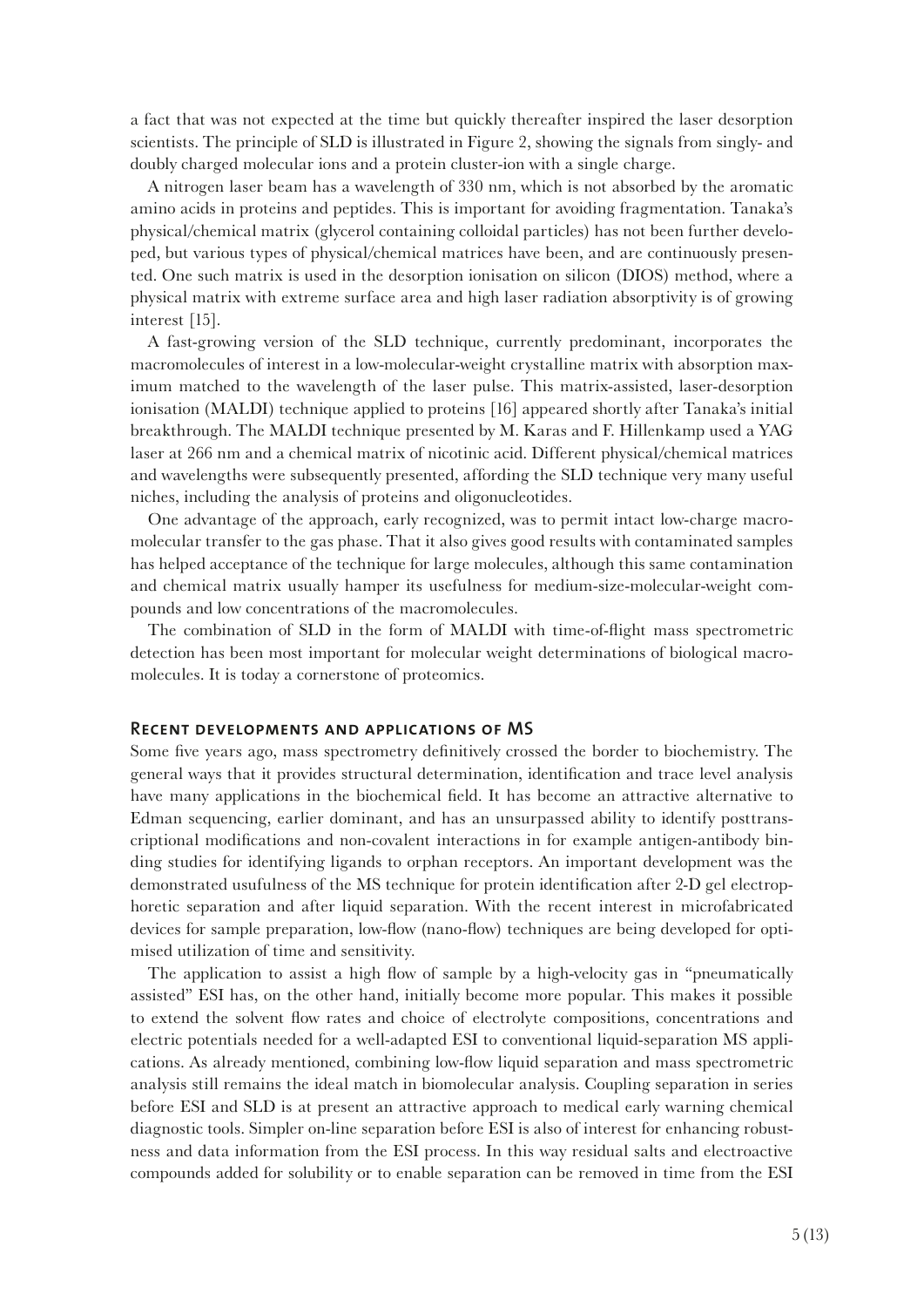process. A comparative advantage of an SLD approach is that the method is less affected by sample impurities.

In the trend following the paradigm shift in the mid-1980s, with the introduction of two complementary soft ionisation processes (ESI and SLD), the techniques have matured into viable tools for the analysis of biomolecules and many other classes of molecule. This paradigm shift is what has led mass spectrometry into felds other than physics and chemistry.

## Nuclear magnetic resonance (NMR)

NMR phenomena were frst detected experimentally by Felix Bloch and Edward Purcell (Nobel Prize in Physics, 1952) in 1946. In the early 1950s the chemical shift was discovered that demonstrated that the NMR signal carried information about the chemical environment of the nucleus studied. This prompted a powerful development of NMR as an analytical tool in chemistry, however with the important drawback of low sensitivity. The potential sensitivity of NMR was dramatically increased with the discovery that Fourier transform methods could be applied to NMR. Instead of slowly recording spectra in the frequency domain, radiofrequency pulses were applied to the sample and time- dependent responses were monitored. As a last step the time response was Fourier- transformed to give an NMR spectrum as a function of frequency. The Fourier transform methods led to much more rapid recording of signals, and also paved the way for two- and multidimensional NMR techniques. This very important development is based mainly on the work of Richard Ernst (Nobel Prize in Chemistry, 1991).

During the 1970s, NMR studies increasingly addressed biochemical problems. Greater sensitivity and resolution were due to methodological as well as technical developments, such as two-dimensional experiments and the availability of stable magnets with stronger felds. Scientists began to contemplate the use of NMR to study the detailed properties of biological macromolecules.

Since that time, high-resolution NMR has become a most important tool for studying the structure, dynamics and molecular interactions of biological macromolecules in aqueous solution. At present, NMR stands besides single-crystal X-ray diffraction as the major method for determining the three-dimensional structures of proteins and nucleic acids. The frst protein structure studied at atomic resolution was determined by X-ray crystallography for myoglobin in 1957 by Max Perutz (Nobel Prize in Chemistry, 1962, shared with John Kendrew). Structural biology has since undergone tremendous growth. The NMR contributions started around 1985. Of the total 14,734 atomic coordinate sets deposited in the Protein Data Bank by May 2002, 2,763 or about 20% had been determined by NMR. The great majority of structures had been obtained with single-crystal X-ray diffraction, and only a few by other techniques such as electron or neutron diffraction.

 Besides high-resolution NMR for chemical studies of molecules in rapid motion in solution, very signifcant developments have also emerged in the past few decades in the techniques of solid-state NMR and magnetic resonance imaging (MRI). Solid-state NMR permits study of large and immobile molecular assemblies, although at much lower resolutions than in solution-NMR. MRI lies behind the magnet camera used in many hospitals for diagnostic imaging. These felds will not be further described here.

### **NMR structure determination**

The development of NMR as a powerful method in structural biology has involved a number of critical steps: identifcation of NMR parameters useful for determining molecular structure; development of methods for reliable assignment of the many resonances in an NMR spectrum to their respective nuclei in the macromolecule; development of methods to measure a suff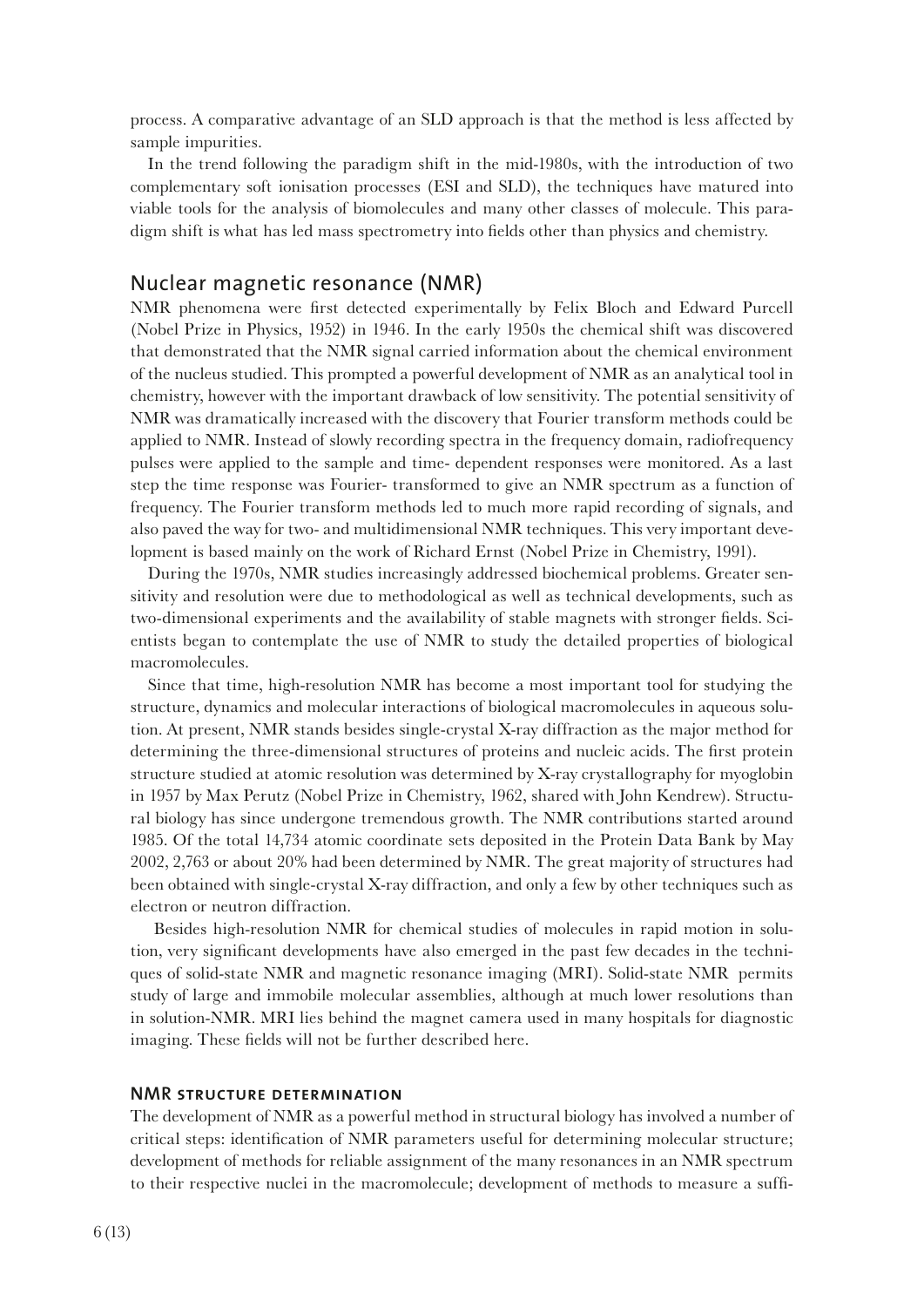cient number of structure-related parameters to give the information needed for unique structure determination; and fnally, development of computational techniques that could translate the structural parameters into the unique three-dimensional structure. Kurt Wüthrich has pioneered all these steps.

The most important parameter for structure determination based on NMR is the nuclear Overhauser enhancement (NOE) effect. This provides information about inter-atomic distances between nuclei close in space. Observation and quantifcation of NOE effects between protons in close proximity remains the basis of NMR-based determination of three-dimensional structure.



#### *Figure 3.*

*a) The principle for a sequential assignment of the backbone protons (HN and H*<sup>α</sup>*) in four consecutive residues (abcd) in a protein, based on two-dimensional NMR spectroscopy. The NMR spectra are depicted as contour maps with resonance frequency along both axes, and with a representation of the one-dimensional proton spectrum along the diagonal. Only the frequency region which contains the HN and H*<sup>α</sup> *resonances is shown.*

*Record frst two different types of two-dimensional NMR spectra: a COSY spectrum, which gives crosspeaks between resonances from protons bound to adjacent carbons or nitrogens, and a NOESY spectrum, which gives crosspeaks between resonances from protons close in space. Then paste together the upper half of a NOESY spectrum with the lower half of a COSY spectrum, so that they coincide in the diagonal, providing a connectivity diagram.*

*Now assume that we know (or guess) that the COSY crosspeak* ♣ *belongs to residue a, so that frequencies for HN and H*<sup>α</sup> *are known for this residue. Now go vertically to the diagonal peak, then horizontally until meeting O in the NOESY spectrum. Go vertically towards the diagonal to find the H<sup>N</sup> resonance frequency of residue b. Continue horizontally to*  $\bullet$  *in the COSY spectrum, vertically to the diagonal and you have determined the H*α *resonance frequency for residue b. We have now assigned the two backbone proton resonances of residue b and can continue towards c and d. The resonances for the protons in the respective sidechains can easily be found in the other regions of the two-dimensional spectra, once the sequence-specifc H*α *for each residue is known. Finally, there will be a number of remaining NOESY crosspeaks, which are not used in the assignment procedures. Here one such crosspeak is illustrated by* ♥ *between HN of residue a and HN of residue d. It contains the information that these protons are close in space, typically less than 5Å apart. This is an example of the kind of structural information that is used to model a three-dimensional structure of the molecule. In a real study, there is a redundancy of such proximity conditions between proton pairs, and the modelled structure should fulfl all these conditions.*

 *b) A real assignment example showing a two-dimensional combined NOESY/COSY connectivity diagram for the protein BPTI (Bovine Pancreatic Trypsin Inhibitor) in deuterated aqueous solution. The indicated residues are part of a* β*-sheet secondary structure, which gives rise to a characteristic spiral pattern in the assignment procedure. The strategy for the sequential assignment was outlined by Wüthrich et al. in 1981. From ref. 17 and Wüthrich, K. NMR of proteins and nucleic acids, p. 147, see list of Further reading.*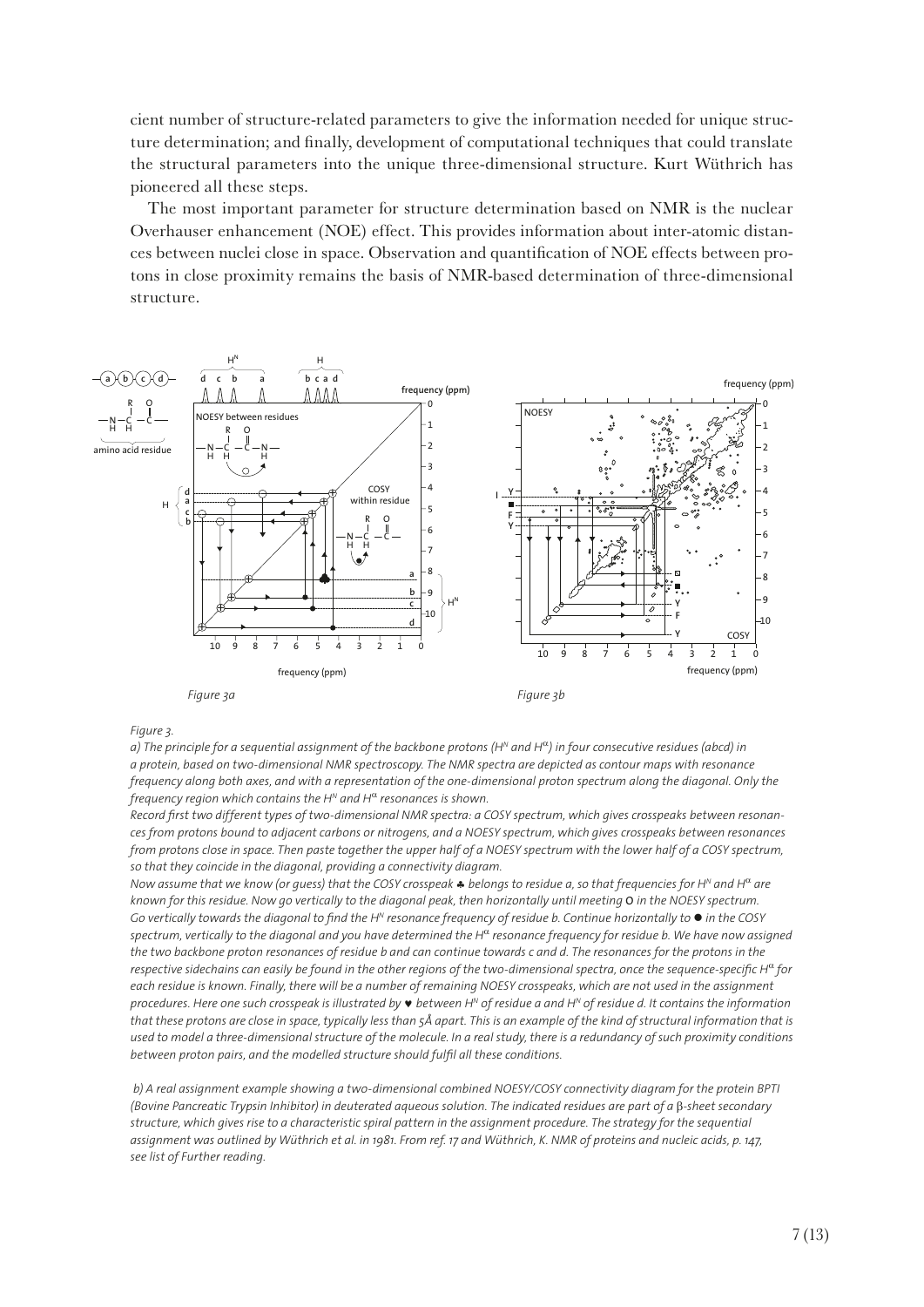In the late 1970s Wüthrich developed new ways of applying two-dimensional NMR methods to macromolecules, partly in cooperation with Richard Ernst. However, the most important hurdle was to assign the proton resonances in the macromolecule. Sequential assignment based on NOE observations along the protein backbone was developed by Wüthrich in a series of publications shortly after 1980 [17-22]. The method is based on combining the results of two-dimensional correlated spectroscopy (COSY) and two-dimensional NOE spectroscopy (NOESY), as illustrated in Figure 3.

In 1985 Wüthrich reported use of the methodology to determine the three-dimensional structure of a small protein in solution, proteinase inhibitor IIA, from bull seminal plasma, BUSI IIA[23]. Many structural constraints, mainly long-range NOE observations, were recorded and a mathematical method based on metric matrix distance geometry [24] was used to calculate the three-dimensional structure for the protein based on these constraints. Thus the last step in the development of a reliable method for NMR-based structure determination for a biological macromolecule had been accomplished. The method is robust in the sense that the resulting structure is usually over-determined by an excess of experimentally-observed structural constraints. Figure 4 illustrates the structure determined for BUSI IIA and also shows schematically how NMR-derived structures are often presented.



#### *Figure 4.*

*One of the frst three-dimensional NMR solution structures determined by Wüthrich, in 1985. From ref. 23.* 

*b)A set of fve backbone structures of BUSI IIA, calculated with distance geometry using the NOE distance constraints. Such computed structures were used to calculate the average structure presented as Fig. 4a.*

The protein backbone depicted in Figure 4b is obtained from repeated calculations (typically about 20: here 5 are presented) that all fulfl the mathematical criteria required by distance geometry. The overall agreement between the calculations is a measure of the precision of the structure determination. The parts of the molecule that seem particularly disordered are often highly mobile. Their varying mobility and the timescales and amplitudes of their motion are parameters that describe the dynamics of a molecule. The dynamics and the threedimensional structure taken together are very important for how the molecule will be able to interact with other molecules in its environment. Using NMR, it is possible to obtain detailed experimental information on the dynamics of a molecule (see below).

*a) A schematic view of the topology of the polypeptide backbone of BUSI IIA (bull seminal plasma proteinase inhibitor IIA). The structure was calculated with distance geometry, from numerous distance constraints obtained from two-dimensional NOESY spectra and additional structural constraints such as torsion angles. The structure represents an average of several computed structures that fulfl the structural constraints.*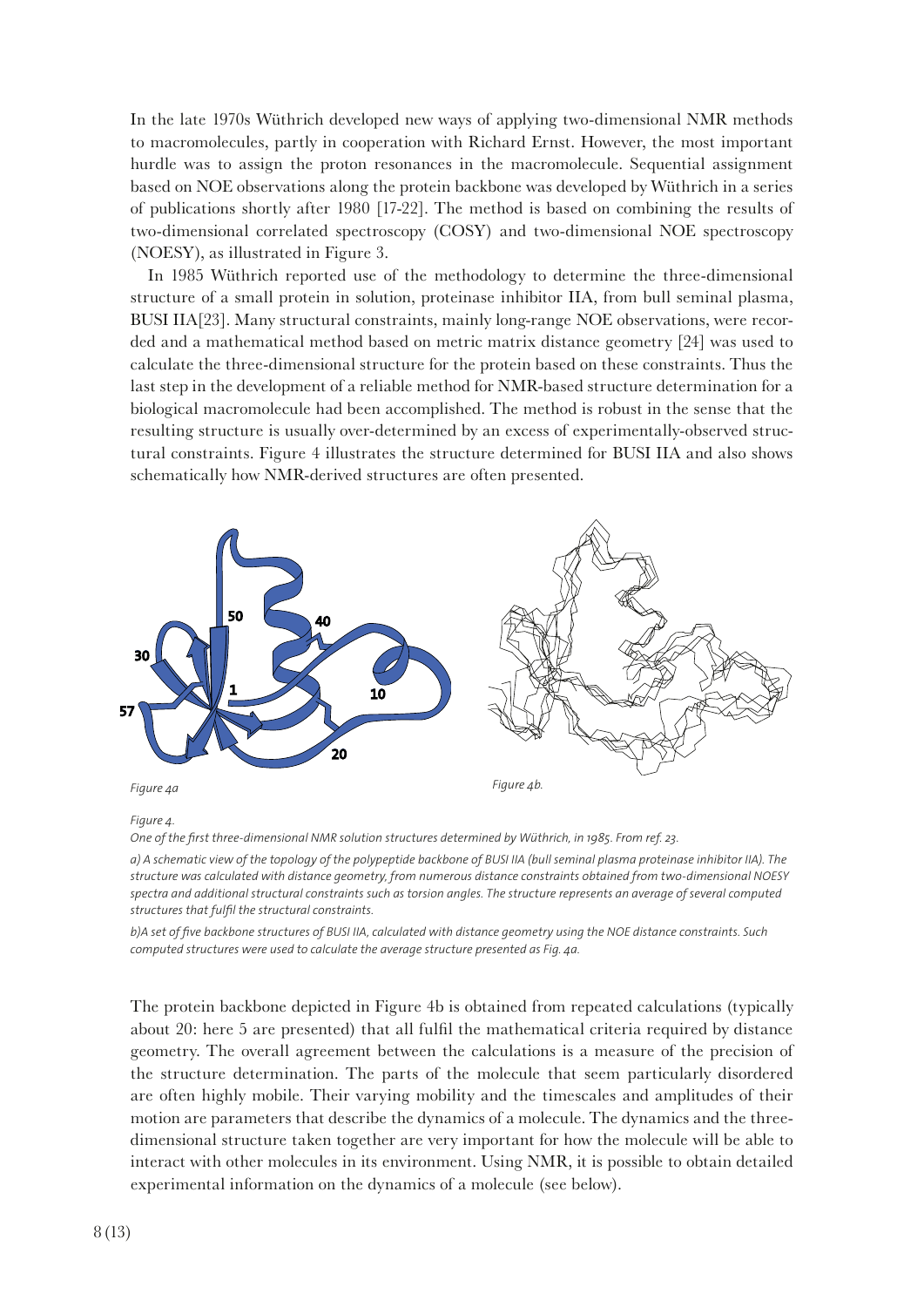NMR-based structural biology thus gained momentum in the middle of the 1980s, by which time several other researchers were employing and further developing the new NMR techniques that became available in terms of new methods and improved spectrometers. In 1985, the group of R. Kaptein in Ütrecht published an NMR-derived structure of the lac repressor headpiece [25]. At about the same time, similar NMR methods were used to determine solution structures of oligonucleotides. The frst of these, in 1986, was of a DNA hairpin [26]. An important proof of the principle came in 1986 when NMR and X-ray crystallography were used independently to solve a new protein structure, that of the  $\alpha$ -amylase inhibitor Tendamistat. Almost identical three-dimensional structures in terms of the global fold of the polypeptide chain were demonstrated in accompanying publications [27, 28].

### **Recent developments and applications of NMR**

The 1990´s saw further rich development of NMR-based studies of biological macromolecules. Isotope labelling of the molecules with the NMR-active nuclei  ${}^{15}N$  and  ${}^{13}C$  has become a standard procedure, growing out of the methods for recombinant protein expression in host bacteria. The possibilities of isotope labelling have also led to the development of heteronuclear three-dimensional NMR techniques, particularly through the work of A. Bax, National Institutes of Health (NIH). The new techniques have greatly enlarged the repertoire of NMR for biomacromolecules, and have provided e.g. additional procedures for resonance assignment. Heteronuclear relaxation provides the basis for NMR studies of molecular dynamics in a macromolecule, showing that the parts of a molecule that appear disordered in a structure determination are often associated with high mobility. The dynamic behaviour of a molecule is an important characteristic, particularly for understanding molecular interactions and molecular recognition. NMR stands in the forefront as a method for providing site-specifc quantitative information about this dynamic aspect of biological macromolecules. NMR has also emerged as an important tool for studies of protein folding, i.e. how an unstructured protein chain attains equilibrium three-dimensional structure in a time-dependent process.

At present, single-crystal X-ray diffraction, the grand old method of three-dimensional structure determination, can provide three-dimensional structures of very large biological macromolecules and assemblies with excellent atomic resolution. Recently reported structures represent molecular weights up to the order of megaDa in extreme cases. Compared to these large single-crystal structures, NMR solution structures generally concern smaller molecules, typically below 30 kDa, and they are often less precise. However, recent developments have advanced also the NMR frontiers. With TROSY and CRINEPT techniques [29, 30], also pioneered by Wüthrich et al., it is now possible to assign resonances and study a protein assembly as large as 900 kDa, as shown in the recent study of the molecular chaperone GroEL-GroES complex [31]. New methods to achieve even greater precision in the NMR-determined structures have also emerged, most notably by observation of residual dipolar couplings induced by partial alignment in particular alignment media, as described by N. Tjandra and A. Bax [32].

Knowledge of the three-dimensional structures of biological macromolecules is fundamental for our understanding of life processes. NMR provides this knowledge of structures in aqueous solutions approximating physiological conditions. It can be applied where single crystals are diffcult to obtain, typically of molecules with disordered and highly fexible parts. One example of this class of molecules is the prion proteins. The concept of prions as new infective agents was presented by Stanley Prusiner (Nobel Prize in Medicine, 1997). The major constituent of prions is a prion protein, which can exist in a benign cellular form or undergo transition to a disease-related, 'scrapie', form. The scrapie form is related to certain neurodegenerative diseases, which include bovine spongiform encephalopathy (BSE, "Mad cow disease"), scrapie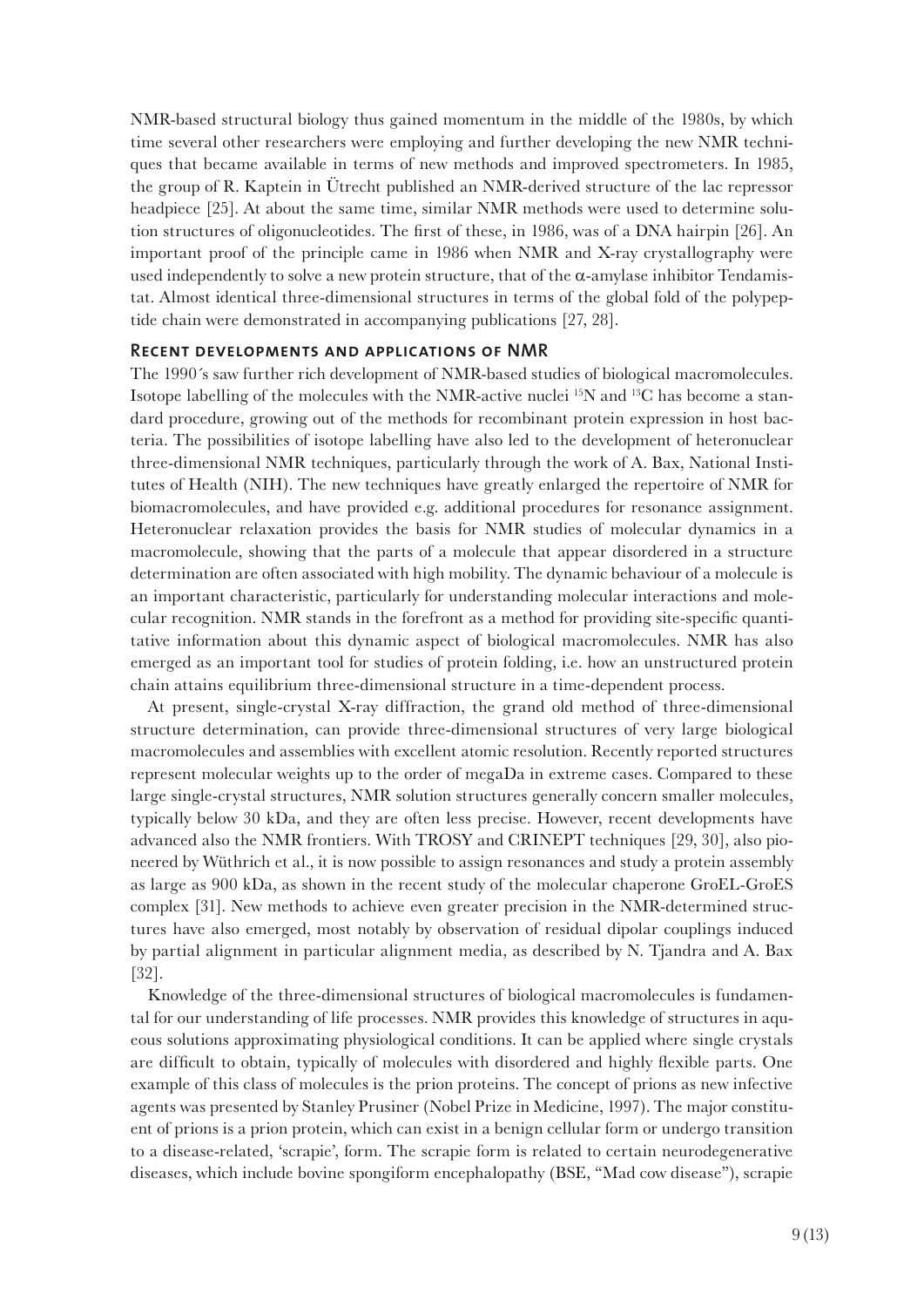in sheep and the related Creutzfelt-Jacob disease in humans. NMR structures of the benign cellular form show that one half of the prion protein backbone has a well-ordered solution structure whereas the other half is a highly mobile, extended coil. Figure 5 shows a structure of the benign cellular form of the murine prion protein determined by Wüthrich [33].



*Figure 5. NMR structure of the recombinant murine prion protein, determined by Wüthrich in 1997. (From ref. 33). First the wellordered structure of a fragment comprising the C-terminal residues 121-231 was determined. Then the intact protein 23-231 was studied and it was found that the N-terminal 23-126 segment formed an extended, highly fexible coil with high mobility. Prion proteins from other species, including bovine and human proteins, have similar structures with fexible N-terminal segments.* 

The combined structure and dynamic information illustrated in Figure 5 is characteristic of NMR-determined three-dimensional structures. In the case of prion proteins it may lead to understanding of the processes that bring about the transition of the benign form of the protein to the disease-related scrapie form.

Direct practical applications of biomacromolecular NMR in pharmaceutical industrial research include screening studies when a particularly important protein is being considered as a target for new drugs. The protein is exposed to a variety of small molecules, potential leads for a new drug. When a particular small molecule interacts with the macromolecule, the NMR spectrum of the macromolecule will change. If the resonances of the macromolecule have been assigned, it is also possible to determine which residues are involved in the interaction, and the potential use of the small molecule in further drug development can be assessed.

## **Final remarks**

The last fve years have seen the appearance of the "omics world" in life sciences, exemplifed by new concepts such as genomics, proteomics or metabonomics. The new aspect of these concepts is the global view and the large-scale investigations, in contrast to the problem-oriented reductionistic view prevailing in earlier studies. It is now possible to describe the whole genome of an organism. Similarly, the whole set of proteins that appear at a certain stage in a living cell can at least be considered, even if not quantitatively described, and the same should in principle hold for the total fow of metabolic products. These new possibilities are in part due to the development of new methodologies, of which mass spectrometry and NMR applied to biological macromolecules are important examples. However, side by side with the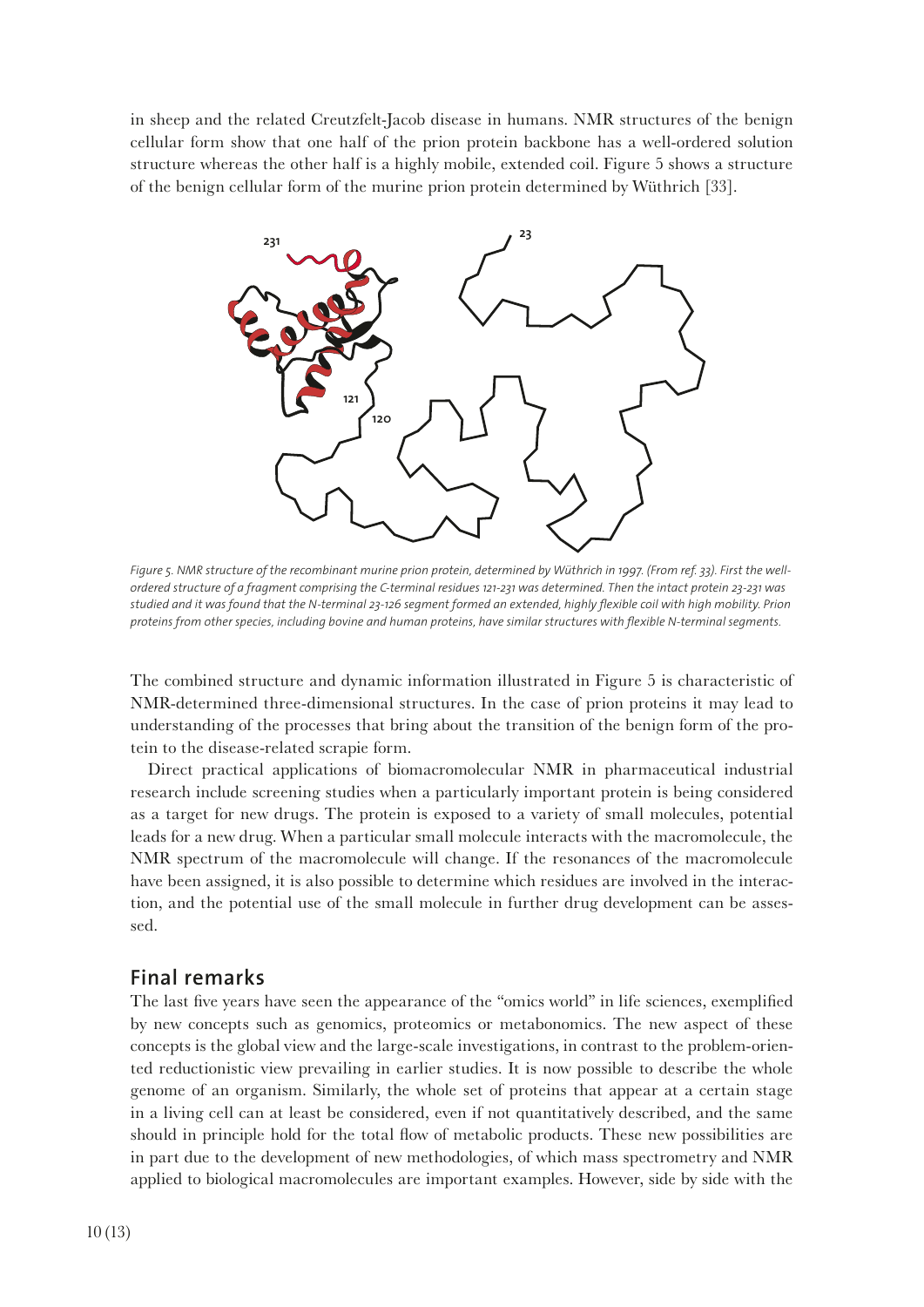new large-scale enterprises of mapping the molecular properties of living organisms, there remains the increasing need for deeper understanding of how the biochemical processes occur at a detailed molecular level. In this world of fundamental biochemical science, mass spectrometry and NMR applied to biological macromolecules are among the important cornerstones for improved understanding of the life processes.

## *REFERENCES*

- 1. Munson, M.S.B. and Field, F.H. Chemical ionisation mass spectrometry. I. General introduction. J. Am. Chem. Soc., 88 (1966) 2621.
- 2. MacFarlane, R.D. and Torgerson, D.F. Californium-252 plasma desorption mass spectroscopy. Science 191 (1976) 920-925.
- 3. Barber, M., Bordoli, R.S., Sedgwick, R.D. and Tyler, A.N Fast atom bombardment of solids (FAB): a new ion source for mass spectrometry. J. Chem. Soc. Chem. Commun. (1981) 325-327.
- 4. Bothner, B., Dong, X.F., Bibbs, L., Johnson, J.E. and Siuzdak, G. Evidence of viral capsid dynamics using limited proteolysis and mass spectrometry. J. Biol. Chem. 273 (1998) 673-676.
- 5. Dole, M., Mach, L.L., Hines, R.L., Mobley, R.C., Ferguson, L.D. and Alice, M.B. Molecular beams of macroions. J. Chem. Phys. 49 (1968) 2240-2247.
- 6. Fenn, J.B. et.al., Proc 36th Annual Conference, Am. Soc. for Mass Spectrom., San Francisco, 5-10 June 1988, p. 773.
- 7. Yamashita, M. and Fenn, J.B. Electrospray ion source. Another variation on the free-jet theme. J. Phys. Chem. 88 (1984) 4451-4459.
- 8. Aleksandrov, M.L., Gall, L.N., Krasnov, V.N., Nikolaev, V.I., Pavlenko, V.A. and Shkurov, V.A. Dokl Akad Nauk SSSR. 277 (1984) 379-383.
- 9. Fenn, J.B., Mann, M., Meng, C.K. Wong, S.F. and Whitehouse, C.M. Electrospray ionisation for mass spectrometry of large biomolecules. Science 246 (1989) 64.
- 10. Wilm, M., Shevchenko, A., Houtaeve, T., Breit, S., Schweigerer, L., Fotsis, T. and Mann, M. Femtomole sequencing of proteins from polyacrylamide gels by nano-electrospray mass spectrometry. Nature 379 (1996) 466-469.
- 11. Valaskovic, G.A. and McLafferty, F.W. Attomole-sensitivity electrospray source for largemolecule mass spectrometry. Anal. Chem. 67 (1995) 3802-3805.
- 12. Tanaka, K., Ido, Y., Akita, S., Yoshida, Y. and Yoshida, T. Proc. Second Japan-China Joint Symposium on Mass Spectrometry. Editors Matsuda, H. and Xiao-tian, L. (Osaka, Japan, 15-18 September 1987) p. 185-188.
- 13. Yoshida, T., Tanaka, K., Ido, Y., Akita, S. and Yoshida, Y. Mass Spectroscopy (Japan). 36 (1988) 59.
- 14. Tanaka, K., Waki, H., Ido, Y., Akita, S., Yoshida, Y., Yoshida, T. Protein and polymer analysis up to m/z 100.000 by laser ionisation time-of-fight mass spectrometry. Rapid Commun. Mass Spectrom. 2 (1988) 151-153.
- 15. Wei, J., Buriak, J.M. and Siuzdak, G. Desorption-ionisation mass spectrometry on porous silicon. Nature 399 (1999) 243-246.
- 16. Karas, M. and Hillenkamp, F. Laser desorption ionisation of proteins with molecular masses exceeding 10.000 daltons. Anal. Chem. 60 (1988) 2299-2301.
- 17. Wagner, G., Anil Kumar, and Wüthrich, K. Systematic application of two-dimensional 1 H nuclear-magnetic resonance techniques for studies of proteins. 2. Combined use of correlated spectroscopy and nuclear Overhauser spectroscopy for sequential assignments of backbone resonances and elucidation of polypeptide secondary structures. Eur. J. Biochem. 114 (1981) 375-384.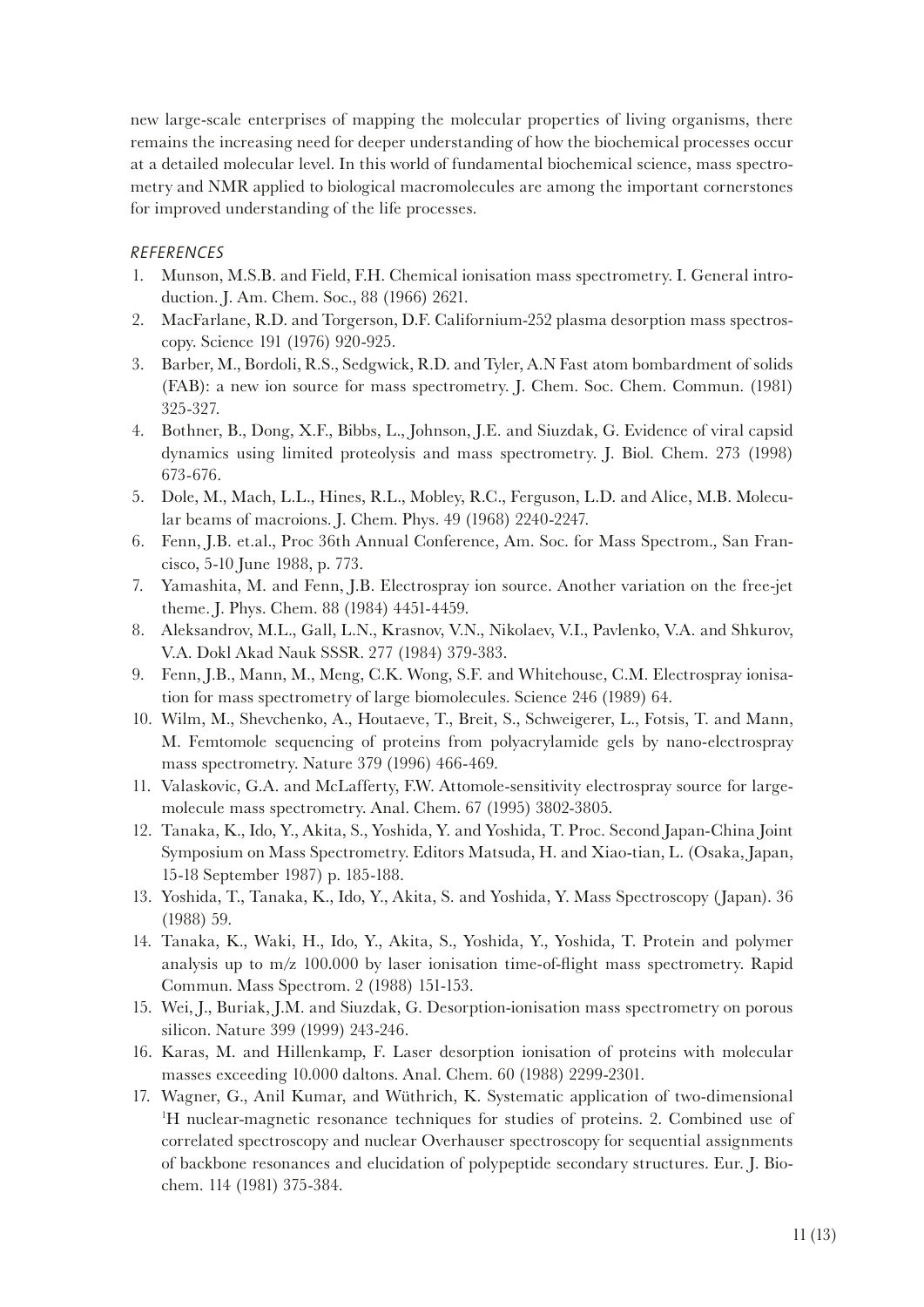- 18. Wüthrich , K., Wider, G., Wagner, G. and Braun, W. Sequential resonance assignments as a basis for determination of spatial protein structures by high resolution proton nuclear magnetic resonance. J. Mol. Biol. 155 (1982) 311-319.
- 19. Wagner, G. and Wüthrich, K. Sequential resonance assignments in protein <sup>1</sup>H nuclear magnetic resonance spectra: basic pancreatic trypsin inhibitor. J. Mol. Biol. 155 (1982) 347-366.
- 20. Wider, G., Lee, K.H. and Wüthrich, K. Sequential resonance assignments in protein 1 H nuclear magnetic resonance spectra: glucagon bound to perdeuterated dodecylphosphocholine micelles. J. Mol. Biol. 155 (1982) 367-388.
- 21. Braun, W., Bösch, C., Brown, L.R., Go, N. and Wüthrich, K. Combined use of protonproton Overhauser enhancements and a distance geometry algorithm for determination of polypeptide conformations: application to micelle-bound glucagon. Biochim. Biophys. Acta 667 (1981) 377-396.
- 22. Braun, W., Wider, G., Lee, K.H. and Wüthrich, K. Conformation of glucagon in a lipidwater interphase by 1 H nuclear magnetic resonance. J. Mol. Biol. 169 (1983) 921-948.
- 23. Williamson, M.P., Havel, T.F., and Wüthrich, K. Solution conformation of proteinase inhibitor IIA from bull seminal plasma by <sup>1</sup>H nuclear magnetic resonance and distance geometry. J. Mol. Biol. 182 (1985) 295-315.
- 24. Havel, T.F., Kuntz, I.D. and Crippen, G.M. Effects of distance constraints on macromolecular conformation. II. Simulation of experimental results and theoretical predictions. Biopolymers 18 (1979) 73-82.
- 25. Kaptein, R., Zuiderweg, E.R.P., Scheek, R.M., Boelens, R. and van Gunsteren, W.F. A protein structure from nuclear magnetic resonance data. lac repressor headpiece. J. Mol. Biol. 182 (1985) 179-182.
- 26. Hare, D.R. and Reid, B.R. Three-dimensional structure of a DNA hairpin in solution. Twodimensional NMR studies and distance geometry calculations on d(CGCGTTTTCGCG)<sub>2</sub>. Biochemistry 25 (1986) 5341-5350.
- 27. Kline, A.D., Braun, W. and Wüthrich, K. Studies by 1 H nuclear magnetic resonance and distance geometry of the solution conformation of the  $\alpha$ -amylase inhibitor Tendamistat. J. Mol. Biol. 189 (1986) 377-382.
- 28. Pfugrath, J., Wiegand, E. Huber, R. and Vertesy, L. Crystal structure determination, refnement and the molecular model of the α-amylase inhibitor Hoe-467A. J. Mol. Biol. 189 (1986) 383-386.
- 29. Pervushin, K., Riek, R., Wider, G. and Wüthrich, K. Attenuated  $T_2$  relaxation by mutual cancellation of dipole-dipole coupling and chemical shift anisotropy indicates an avenue to NMR structures of very large biological macromolecules in solution. Proc. Natl. Acad. Sci. USA 94 (1997) 12366-12371.
- 30. Riek, R., Wider, G., Pervushin, K. and Wüthrich, K. Polarization transfer by cross-correlated relaxation in solution NMR with very large molecules. Proc. Natl. Acad. Sci. USA 96 (1999) 4918-4923.
- 31. Fiaux, J., Bertelsen, E.B., Horwich, A.L. and Wüthrich, K. NMR analysis of a 900K GroEL-GroES complex. Nature 418 (2002) 207-211.
- 32. Tjandra, N. and Bax, A. Direct measurement of distances and angles in biomolecules by NMR in dilute liquid crystalline medium. Science 278 (1997) 1111-1114.
- 33. Riek, R., Hornemann, S., Wider, G., Glockshuber, R. and Wüthrich, K. NMR characterization of the full-length recombinant murine prion protein mPrP(23-231). FEBS Lett. 413 (1997) 282-288.